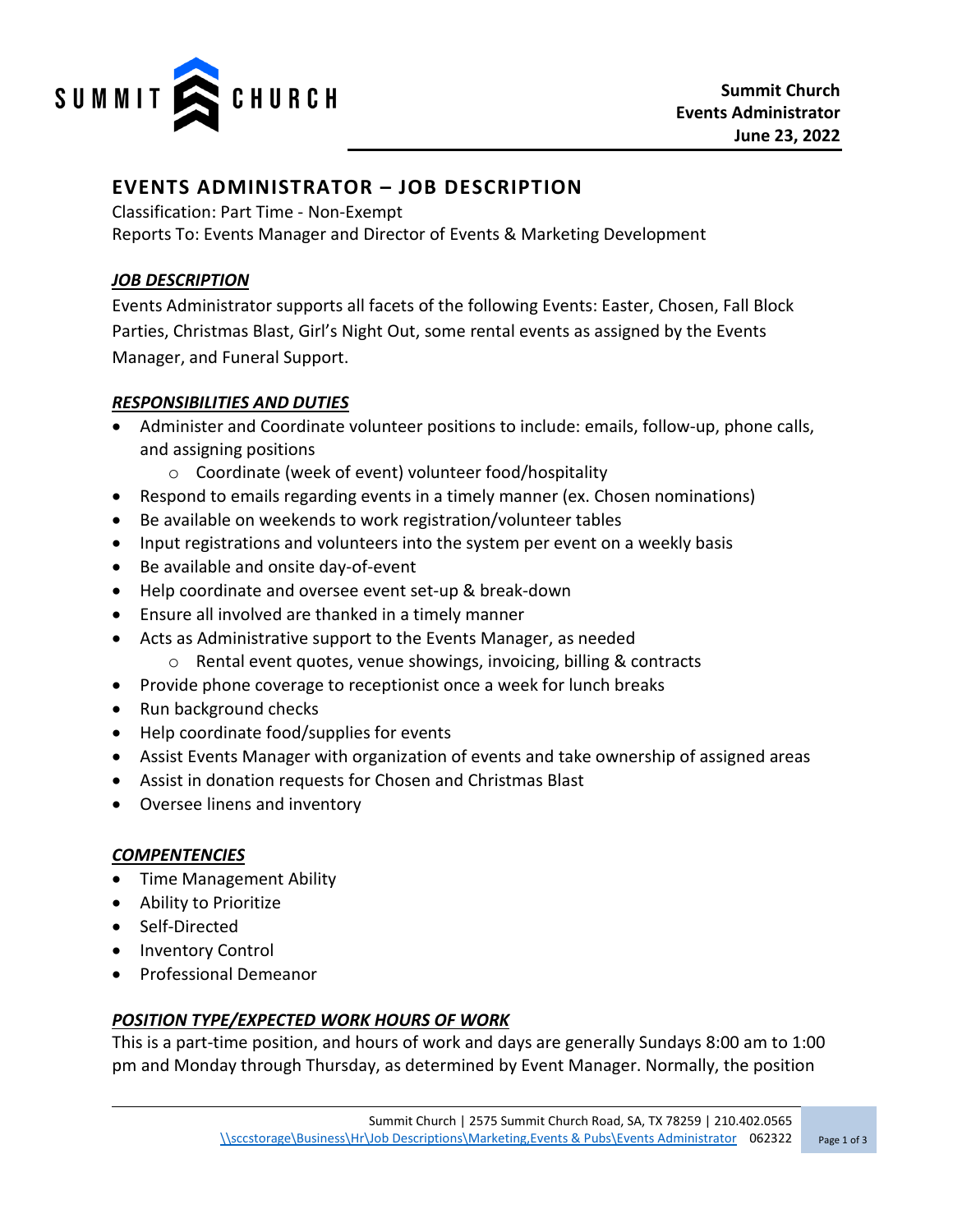

can expect to work 28 hours a week, but closer to events, hours could increase up to 38 per week. Days and hours can vary with special events.

## *SUPERVISORY RESPONSIBILITY*

This position has no supervisory responsibilities

#### *PHYSICAL DEMANDS/REQUIREMENTS*

The physical demands described here are representative of those that must be met by an employee to successfully perform the essential functions of this job.

- Regularly required talk or hear, communicate confidently over the telephone and in person.
- Regularly required to sit; use hands to finger, handle, or feel and talk or hear
- Frequently required to stand; walk and stoop, kneel, or crouch
- Occasionally ascend and descend staircases
- Able to extend hands and arms to complete assigned tasks
- Must be able to remain in a stationary (sitting or standing) position for an extended period of time
- Must be able to push or pull objects and carts when needed
- Must be able to move objects horizontally, from position-to-position
- Regularly lift and /or move up to 20 lbs and occasionally lift and/or move up to 40 lbs
- Exert up to 30 pounds of force occasionally, up to 20 pounds of force frequently, and up to 10 pounds of force constantly to move objects
- Ability to receive detailed information through oral communication, and to make the discriminations in sound
- Repeat movements and motions of the wrists, hands, and fingers
- Required to have close visual acuity to perform an activity such as, but not limited to:
	- o Viewing a computer screen and reading written documents
	- o Determining accuracy, neatness, and thoroughness of the work assigned
- Subject to both environmental conditions. Activities occur inside and outdoors

#### *TRAVEL*

Events Administrator will be expected to travel locally to pick-up, drop-off items and to interact with community partners. Mileage will be tracked and reimbursed at IRS mileage rate.

#### *REQUIRED EDUCATION AND EXPERIENCE*

- Must have a strong personal faith in Jesus Christ
- High school diploma or GED
- Strong, accurate, administrative skills